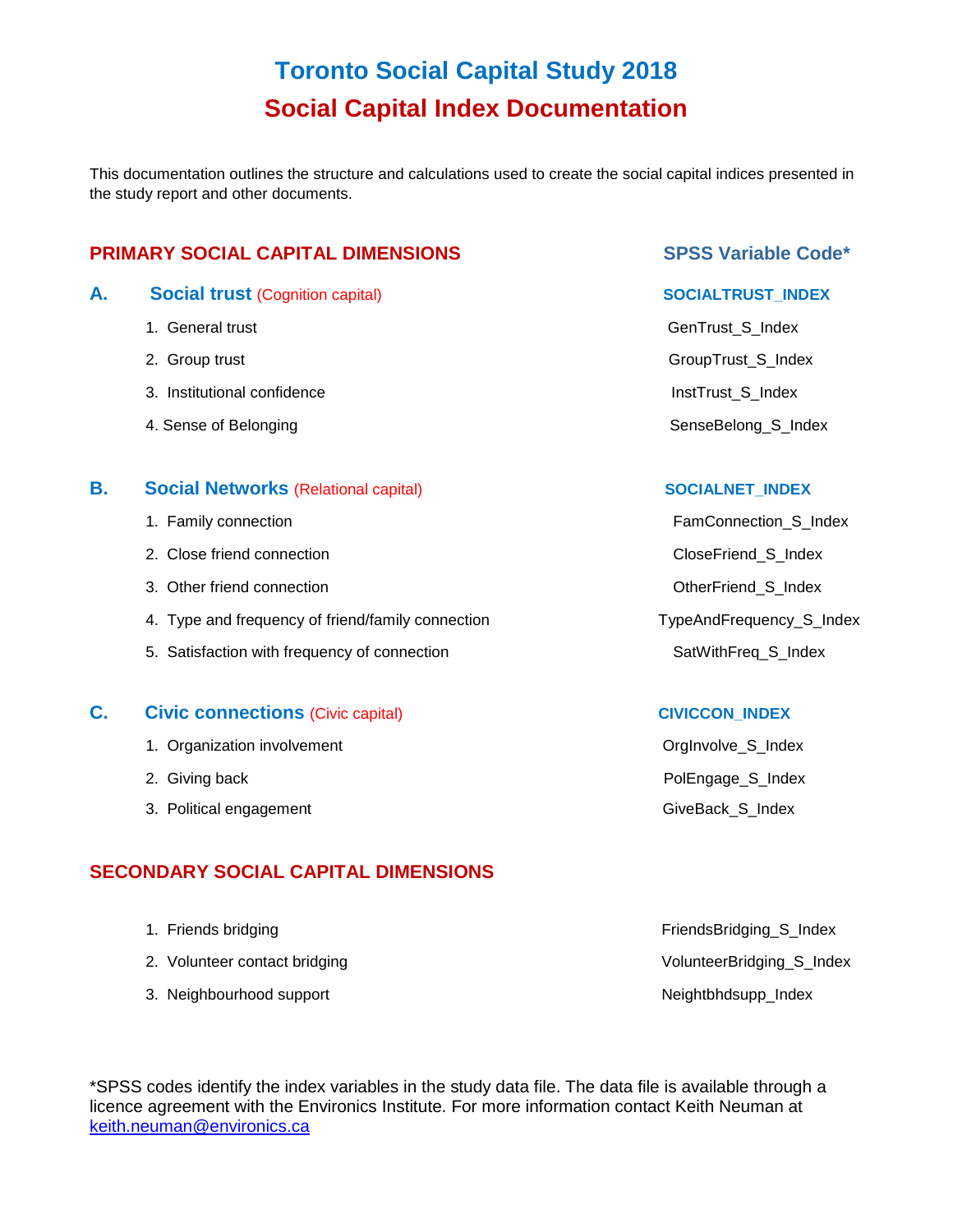## **A. Social trust (Cognition capital)**

### **1. General trust**

Questions: Q10, 11a-c

#### Response re-coding:

|           | Q.10 – general trust (range 0 – 10)                 |      |  |  |  |
|-----------|-----------------------------------------------------|------|--|--|--|
| $\bullet$ | Most people can be trusted                          | 10.0 |  |  |  |
| $\bullet$ | Can't be too careful                                | 0.0  |  |  |  |
| $\bullet$ | Depends/Cannot say                                  | 1.0  |  |  |  |
|           | Q, 11a-c – Lost wallet return <i>(range 0 – 10)</i> |      |  |  |  |
| $\bullet$ | Very likely to return                               | 3.33 |  |  |  |
| $\bullet$ | Somewhat likely to return                           | 1.0  |  |  |  |
| $\bullet$ | Not at all likely to return                         | 0.0  |  |  |  |
| $\bullet$ | Cannot say                                          | 0.5  |  |  |  |
|           |                                                     |      |  |  |  |

Formula: *(range 0 – 10)*

 $(Q.2 + Q.10 + Q.11a + Q.11b + Q.11c)/2 =$  General trust index score

## **2. Group trust**

Questions: Q.12a-h, 7c

#### Response re-coding:

| Cannot be trusted at all       | 0.0 |  |  |
|--------------------------------|-----|--|--|
| 02                             | 0.5 |  |  |
| 03                             | 1.0 |  |  |
| 04                             | 3.0 |  |  |
| Can be trusted a lot           | 5.0 |  |  |
| Cannot say                     | 1.0 |  |  |
| Q,7c – People in neighbourhood |     |  |  |
| Strongly agree                 | 5.0 |  |  |
| Agree                          | 3.0 |  |  |
| Neither agree/disagree         | 1.0 |  |  |
| Disagree                       | 0.5 |  |  |
| Strongly disagree              | 0.0 |  |  |
| Cannot say                     | 0.5 |  |  |
|                                |     |  |  |

Formula: *(range 0 – 10)*

 $(Q.12a + Q.12b + Q.12c + Q.12d + Q.12e + Q.12h + Q.7c) / 3.5 =$  group trust score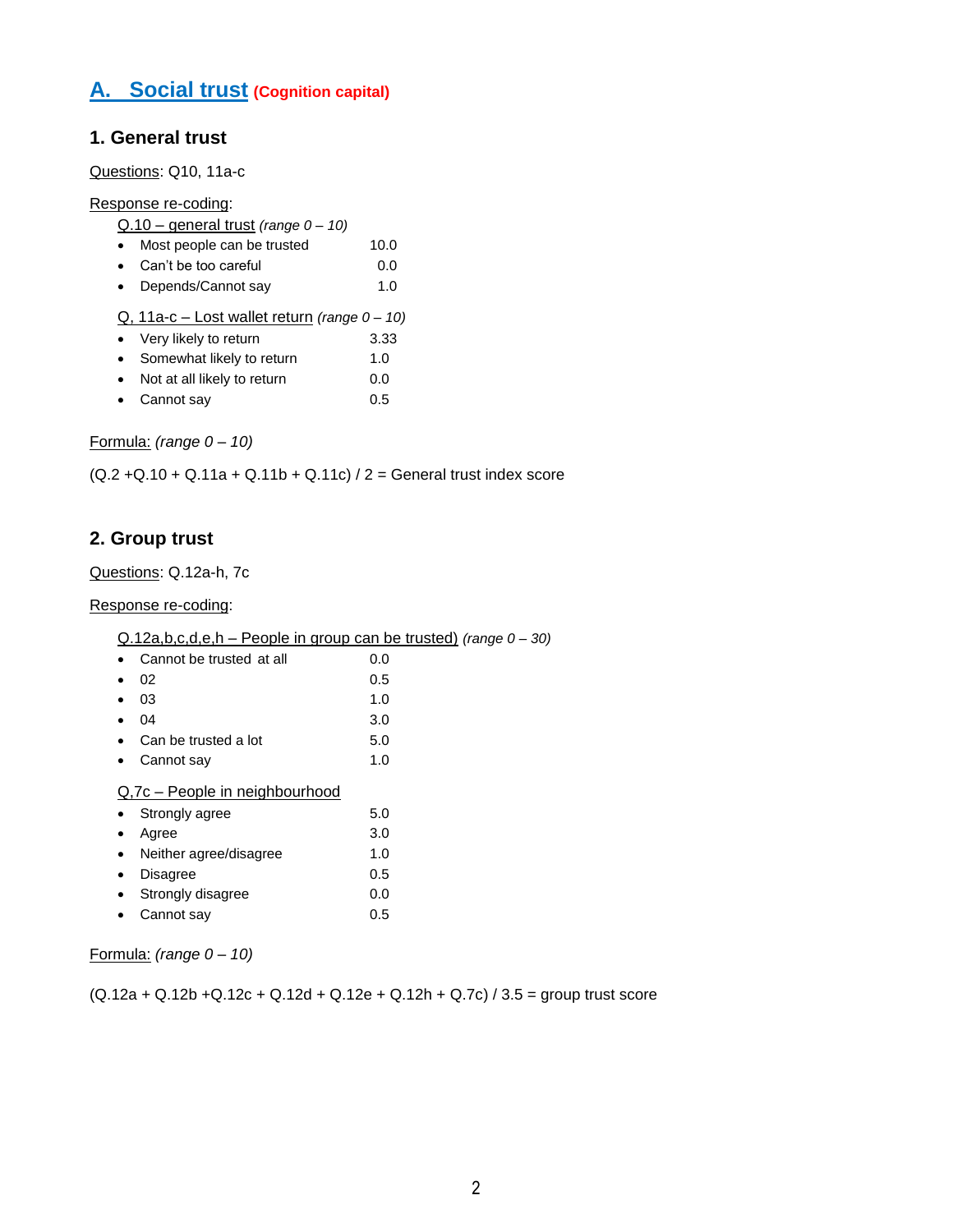## **3. Institutional Confidence**

Questions: Q.13a - i

Response re-coding:

| Q.13a - I - People in group can be trusted) (range 0 - 40) |  |  |
|------------------------------------------------------------|--|--|
|                                                            |  |  |

| • No confidence at all                                           | 0.0 |
|------------------------------------------------------------------|-----|
| $\bullet$ 02                                                     | 0.5 |
| $\bullet$ 03                                                     | 1.0 |
| $\bullet$ 04                                                     | 3.0 |
| المستحدث والمتلائك والمستعار والمستحدث والمستحدث<br>$\mathbf{A}$ | - ^ |

- A great deal of confidence 5.0
- Cannot say 1.0

Formula: *(range 0 – 10)*

 $(Q.13a + Q.13b + Q.13c + Q.13d + Q.13e + Q.13f + Q.13g + Q.13i) / 4 =$  institutional confidence score

## **4. Sense Of Belonging**

Q. 2 – Sense of belonging

| $\bullet$ | Very strong     | 5 |
|-----------|-----------------|---|
| $\bullet$ | Somewhat strong | 3 |
| $\bullet$ | Somewhat weak   |   |
| $\bullet$ | Very weak       |   |
| $\bullet$ | Cannot say      |   |

(2\*Q2)

## **SUMMARY INDEX - General Trust Dimension**

#### Formula: *(range 0 – 10)*

(General trust score + Group trust score + Institutional confidence score + Sense of Belonging Score) / 4 = Trust dimension score

4/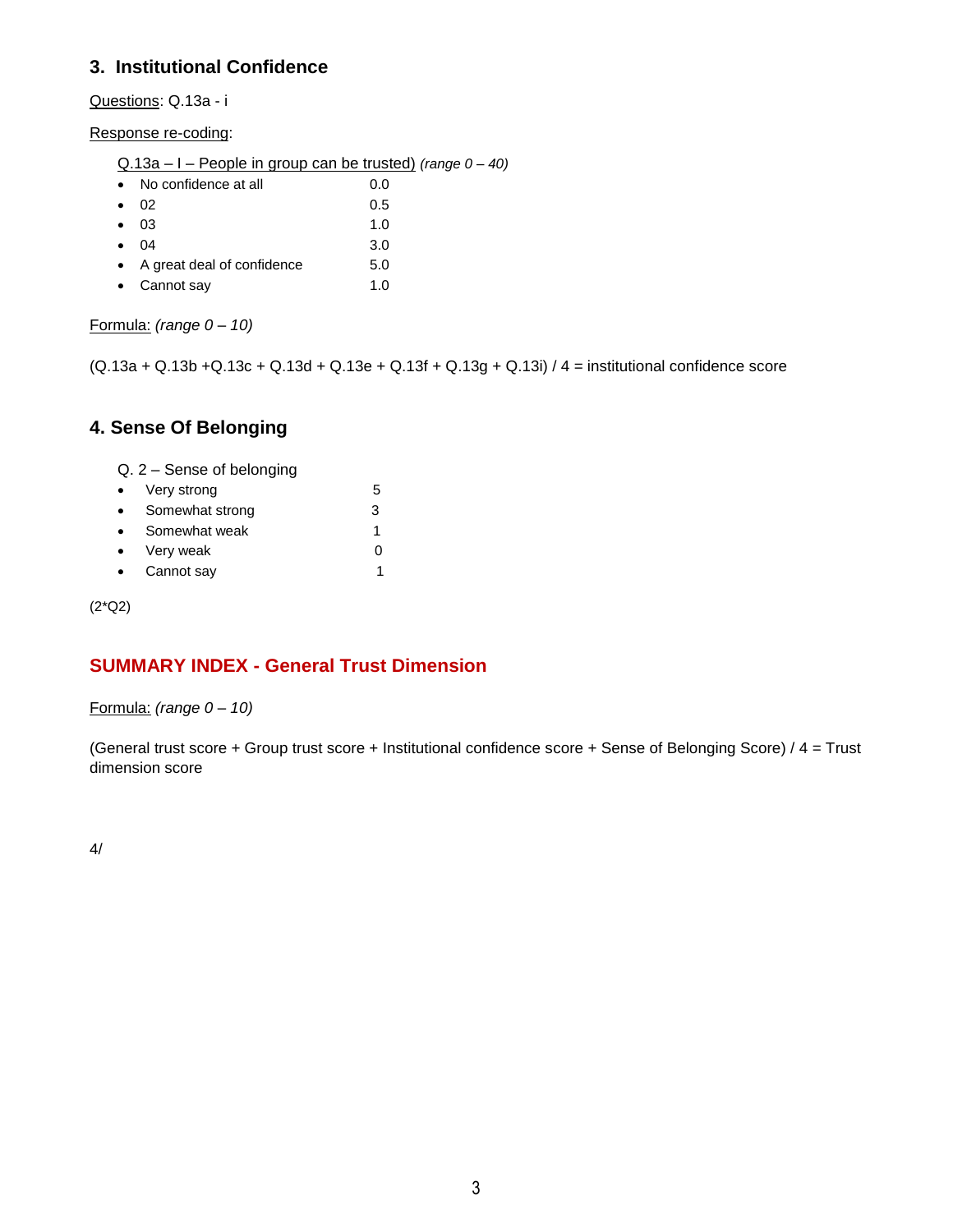## **B. Social Networks (Relational capital)**

## **1. Family connection**

Questions: Q.14, 15)

Response re-coding:

| • None | 0.0 |
|--------|-----|
|        |     |

- Between 1 and 5 4.0
- Between 6 and 10 5.0
- Between 11 and 20 5.5
- More than 20 6.0 • Cannot say 1.0
- Q.15 How many of these relatives live in the same city/local community? *(range 0 – 4)*
- $0 0 0.0$
- $\bullet$  1 0.5
- $\bullet$  2 1.5
- $\bullet$  3 2.0
- $-4$  2.5
- $5 3.0$
- 6 3.2
- $-7$  3.4
- 8 3.6
- $9 \t 3.8$
- $10+ 4.0$

Formula: *(range 0 – 10)*  $(Q.14 + Q.15) =$  Family connection score

## **2. Close friend connection**

Questions: Q.16, 17, 18)

Response re-coding:

| Q.16 - Number of close friends you feel close to (range 0 - 6) |  |
|----------------------------------------------------------------|--|
|                                                                |  |

| • None |  | 0.0 |
|--------|--|-----|
|        |  |     |

| $\bullet$ | Between 1 and 5  | 4.0 |
|-----------|------------------|-----|
| $\bullet$ | Between 6 and 10 | 5.0 |

- Between 11 and 20 5.5
- More than 20 6.0
- Cannot say 1.0

### Q.17 – How many of these close friends live **in the same city/local community**? *(range 0 – 2)*

 $0 \t 0 \t 0.0$ 

- $\bullet$  1 0.25
- $\bullet$  2 0.75
- $3 1.0$
- $-4$  1.25
- $5 1.5$
- $7 1.7$
- 8 1.8
- 9 1.9
- $10+ 2.0$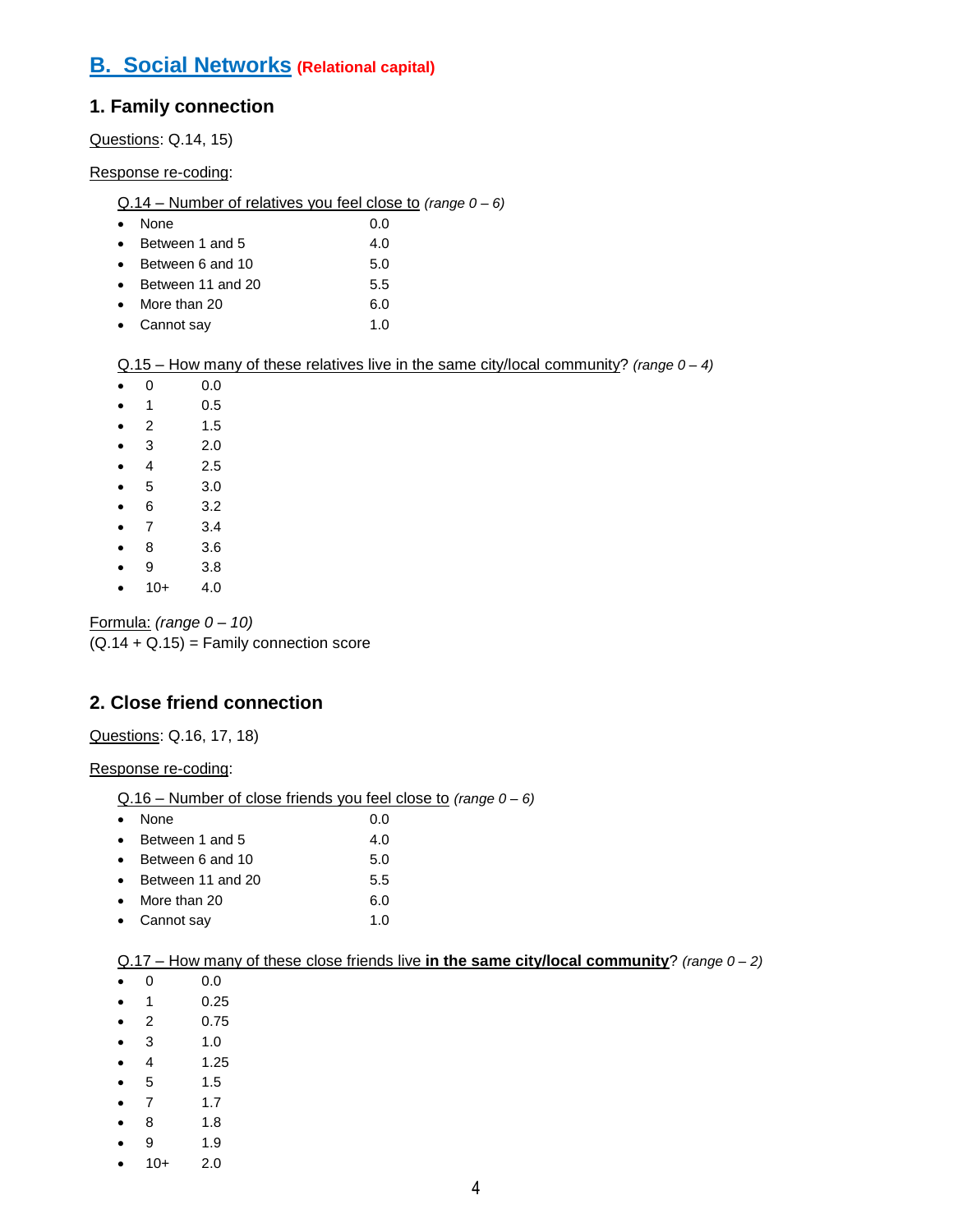- 0 0.0
- $\bullet$  1 0.25
- $\bullet$  2 0.75
- $\bullet$  3 1.0
- $\bullet$  4 1.25
- $5 1.5$
- $\bullet$  7 1.7
- 8 1.8
- $9$  1.9
- $\bullet$  10+ 2.0

Formula: *(range 0 – 10)*  $(Q.16 + Q.17 + Q.18) =$  Close friend connection score

## **3. Other friend connection**

Questions: Q.19

Response re-coding:

#### Q.19 – Number of **other friends** you have? *(range 0 – 10)*

| $\bullet$ | None                        | 0.0         |
|-----------|-----------------------------|-------------|
| $\bullet$ | Between 1 and 5             | 4.0         |
| $\bullet$ | Between 6 and 10            | 5.0         |
|           | $\bullet$ Between 11 and 20 | 7.0         |
| $\bullet$ | More than 20                | 10.0        |
|           | • Cannot say                | 1. $\Omega$ |

Formula: *(range 0 – 10)*

(Q.19) = Other friend connection score

## **4. Type and frequency of connection**

#### Questions: Q.22a-c

Response re-coding:

| $Q.22a-c$ – Frequency of contact with close friends and relatives (range $0 - 10$ ) |  |  |
|-------------------------------------------------------------------------------------|--|--|
|                                                                                     |  |  |

|           | $\bullet$ Every day        | 10.0 |
|-----------|----------------------------|------|
|           | $\bullet$ Few times a week | 8.0  |
|           | $\bullet$ Once a week      | 6.0  |
|           | • 2 to 3 times per month   | 3.0  |
|           | $\bullet$ Once a month     | 2.0  |
| $\bullet$ | Not in the past month      | 1.0  |
|           | • Cannot say               | 0.5  |

### Formula: *(range 0 – 10)*

 $(Q.22a x .5) + (Q.22b x 3) + (Q.22c x .2) = Type/frequency of friend/relative connection score$ 

 $6/$  ...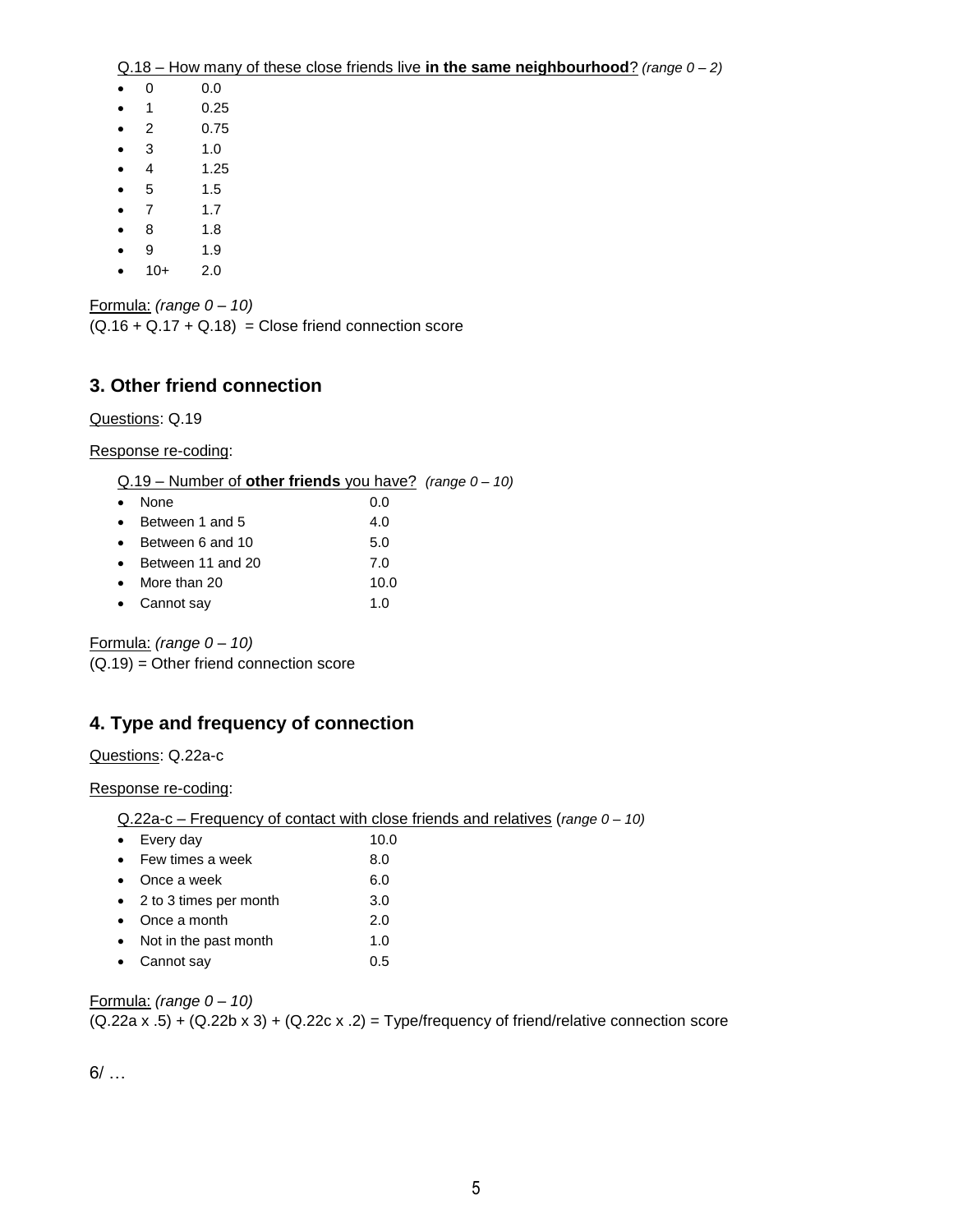## **5. Satisfaction with frequency of connection**

Questions: Q.23

Response re-coding:

Q.23 – Satisfaction with frequency of contact with friend/relatives *(range 0 – 10)*

|           | • Very satisfied               | 10.0 |
|-----------|--------------------------------|------|
| $\bullet$ | Satisfied                      | 7.0  |
| $\bullet$ | Neither satisfied/dissatisfied | 4.0  |
| $\bullet$ | Dissatisfied                   | 2.0  |
|           | • Very dissatisfied            | 0.0  |
|           | • Cannot say                   |      |

Formula: *(range 0 – 10)*

(Q.23) = Satisfaction with frequency of connection score

### **SUMMARY INDEX – Social Networks Dimension**

Formula *(range 0 – 10):*

(Family connection score + Close friend connection score + other friend connection score + Type/frequency of connection score + Satisfaction with frequency of connection score) / 5 = Social Networks dimension score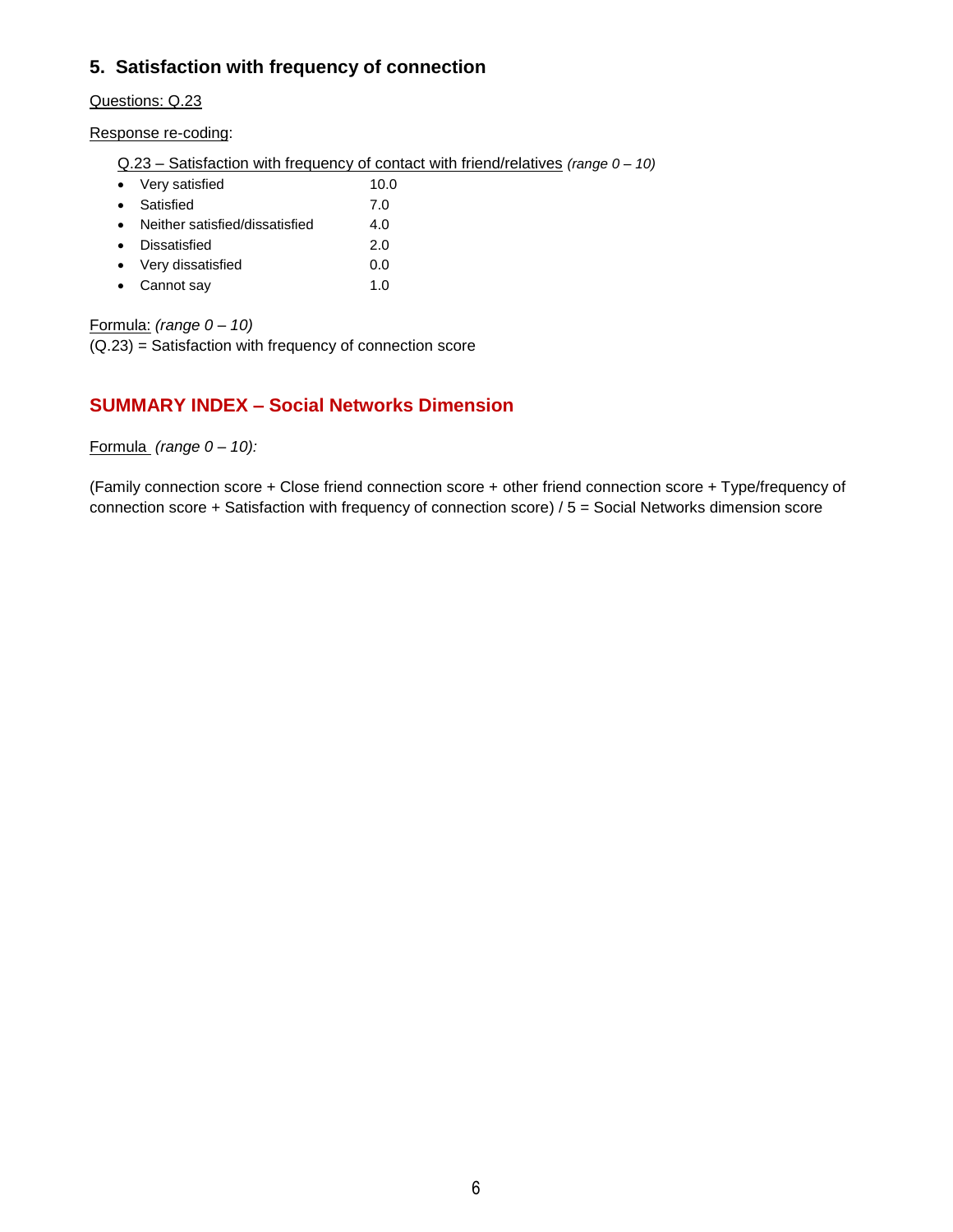## **C. Civic connection (Civic capital)**

## **1. Organization involvement**

Questions: Q.25a-j

Response re-coding:

Q.25a-j – Member/participant in organization *(range 0 – 10)* 

Count number of each respondents' yes responses to all of 25 (Maximum of 10 yes minimum 0) Then recode yes responses into

# of Yes Responses

|           | 0  | 0    |
|-----------|----|------|
|           | 1  | 4    |
| $\bullet$ | 2  | 7    |
| $\bullet$ | 3  | 7.5  |
| $\bullet$ | 4  | 8    |
| $\bullet$ | 5  | 8.33 |
| $\bullet$ | 6  | 8.66 |
| ۰         | 7  | 9    |
| $\bullet$ | 8  | 9.33 |
|           | 9  | 9.66 |
|           | 10 | 10   |

Formula: *(range 0 – 10)*

## **2. Giving back**

Questions: Q.29, Q.30, Q.31

Response re-coding:

| $Q.29$ – Unpaid volunteer work in past year (range $0 - 5$ ) |  |  |  |  |
|--------------------------------------------------------------|--|--|--|--|
|                                                              |  |  |  |  |

| $\bullet$ Yes | 5.0 |
|---------------|-----|
| $\bullet$ No  | 0.0 |

| $\bullet$ | Cannot say | 1.0 |  |
|-----------|------------|-----|--|
|           |            |     |  |

#### Q.30 – Average volunteer hours per month (*range 0 – 3)*

| $\bullet$ | $<$ 1 hour/month | 1.0 |
|-----------|------------------|-----|
|           |                  |     |

| 1.5 |
|-----|
|     |

- $\bullet$  5 14 hours/month 2.0
- 15 plus hours/month 3.0
- Only once or twice 0.5
- Cannot say 0.5
- System missing (No in Q.29) 0.0

#### Q.31 – Donated money/goods in past year (*range 0 – 5)*

| $\bullet$ Yes        | 5.0 |
|----------------------|-----|
| $\bullet$ No         | 0.0 |
| $\bullet$ Cannot say | 1.0 |

Formula: *(range 0 – 10)*  $(Q.29 + Q.30 + Q.31) / 1.3 =$  Giving back score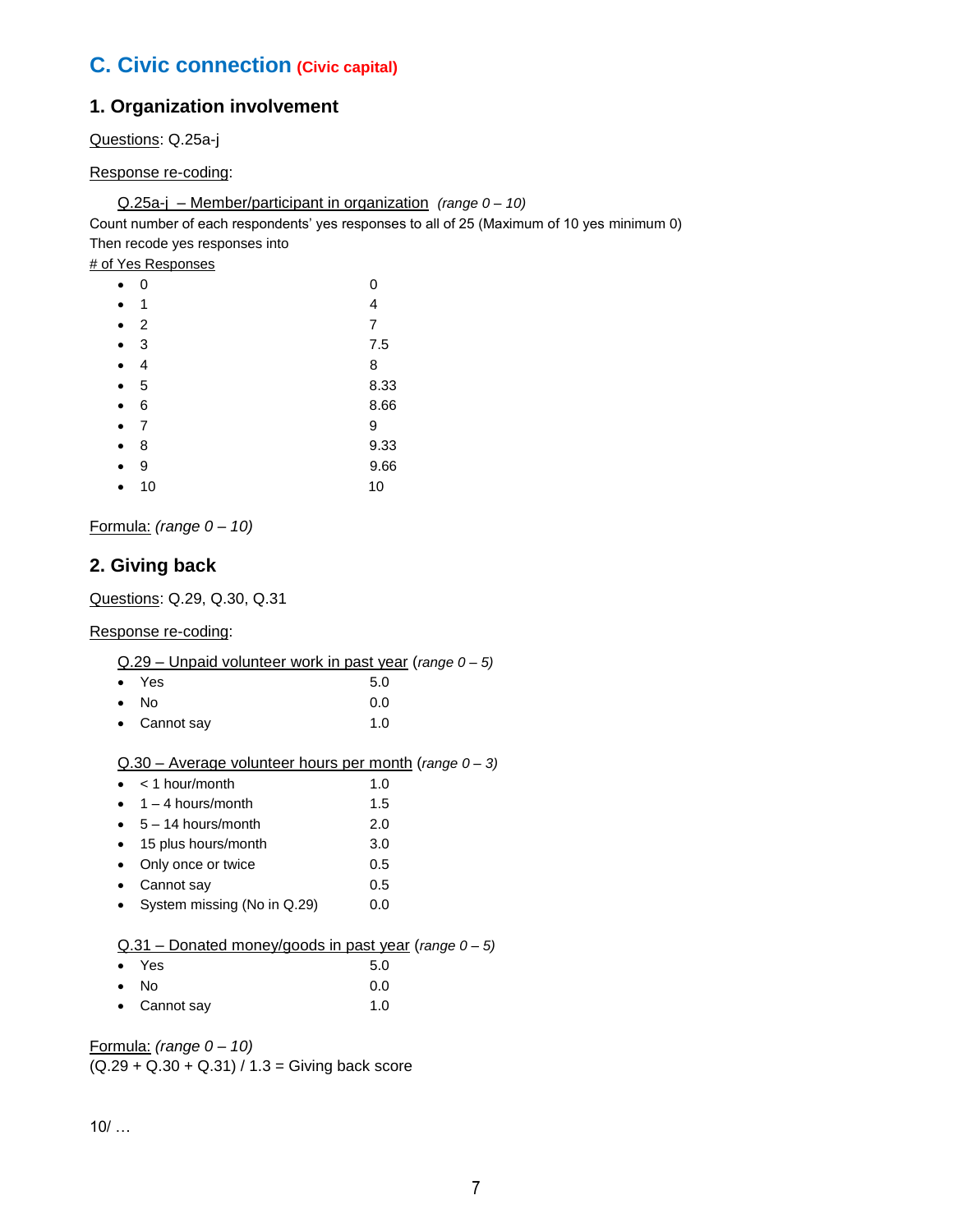## **3. Political engagement**

Questions: Q.33, 34a-h (7 items)

Response re-coding:

| $Q.33$ – Interest in politics (range $0 - 10$ ) |  |
|-------------------------------------------------|--|
|-------------------------------------------------|--|

|           | • Very interested     | 10.0 |
|-----------|-----------------------|------|
|           | • Somewhat interested | 6.0  |
|           | • Not very interested | 2.0  |
| $\bullet$ | Not at all interested | 0.0  |
|           | • Cannot say          | 1 በ  |

Q.34a,b,c,d,f,g,h – Participated in specific activities (*range 0-10)*

Count number of each respondents' yes responses to all of 34 (Maximum of 7 minimum 0).

Then recode yes responses into

# of Yes Responses

| $\bullet$ | 0 | 0   |
|-----------|---|-----|
| $\bullet$ | 1 | 5   |
| $\bullet$ | 2 | 7   |
| $\bullet$ | 3 | 8   |
| $\bullet$ | 4 | 8.5 |
|           | 5 | 9   |
| $\bullet$ | 6 | 9.5 |
|           | 7 | 10  |

Formula: *(range 0 – 10)*  $(Q.33 + Q.34)/2 =$  political engagement score

## **SUMMARY INDEX – Civic connections Dimension**

Formula: *(range 0 – 10)* (Organization involvement score + Giving back score + Political engagement score) /3 = Civic connections score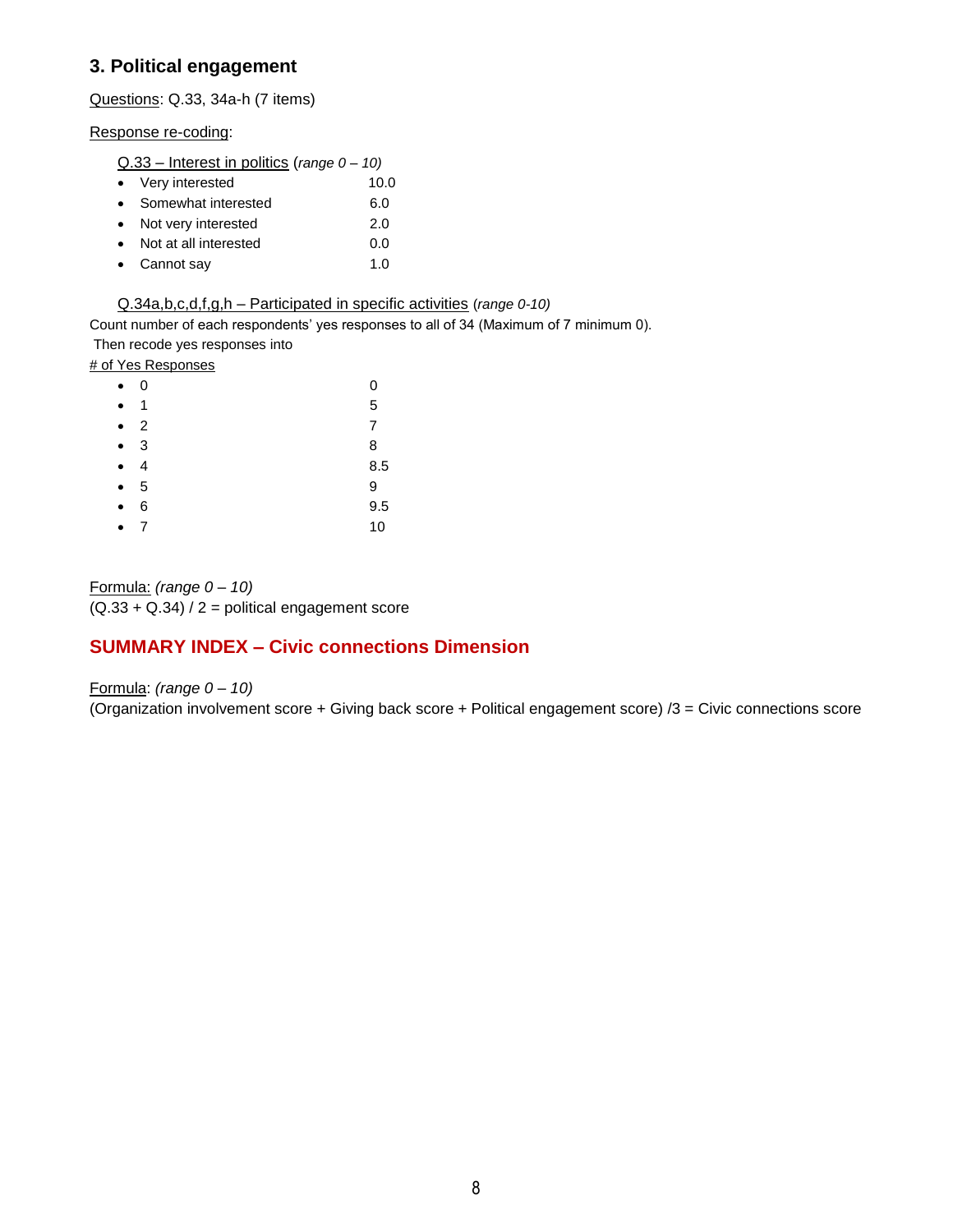## **SECONDARY SOCIAL CAPITAL DIMENSIONS**

## **1. Friends bridging**

### Questions: Q.21a-e

#### Response re-coding:

Q.21a,c,d,e – how many of your friends in the past month are similar to you in terms of:

| $\bullet$ | All          | 0.0 |
|-----------|--------------|-----|
| $\bullet$ | Most         | 1.0 |
| $\bullet$ | About half   | 2.5 |
| $\bullet$ | A few        | 4.0 |
| $\bullet$ | None         | 5.0 |
|           | • Cannot say | 4.0 |
|           |              |     |

#### Q.21b – How many of your friends belong to a different ethnic group?

| $\bullet$ | All             | 5.0 |
|-----------|-----------------|-----|
| $\bullet$ | Most            | 4.0 |
|           | • About half    | 2.5 |
|           | $\bullet$ A few | 1.0 |
| $\bullet$ | None            | 0.0 |
|           | • Cannot say    | 1.0 |

Formula: *(range 0 – 10)*

 $(Q.21a + Q.21b + Q.21c + Q.21d + Q.21e)/2.5$  = Friends bridging score

## **2. Volunteer contact bridging**

#### Questions: Q.28a-d

#### Response re-coding:

|                                                                                      |            | Q.28a, c, d – how many of your volunteer group contacts are similar to you in terms of: |  |
|--------------------------------------------------------------------------------------|------------|-----------------------------------------------------------------------------------------|--|
|                                                                                      | All        | 0.0                                                                                     |  |
|                                                                                      | Most       | 1.0                                                                                     |  |
|                                                                                      | About half | 2.5                                                                                     |  |
|                                                                                      | A few      | 4.0                                                                                     |  |
|                                                                                      | None       | 5.0                                                                                     |  |
|                                                                                      | Cannot say | 4.0                                                                                     |  |
|                                                                                      |            |                                                                                         |  |
| Q.28b– How many of your volunteer group contacts belong to a different ethnic group? |            |                                                                                         |  |
|                                                                                      |            |                                                                                         |  |

| $\bullet$ | Αll         | 5.0 |
|-----------|-------------|-----|
| $\bullet$ | Most        | 4.0 |
| $\bullet$ | About half  | 2.5 |
| $\bullet$ | A few       | 1.0 |
| $\bullet$ | <b>None</b> | 0.0 |
| $\bullet$ | Cannot say  | 1.0 |
|           |             |     |

#### Formula: *(range 0 – 10)*

 $(Q.28a + Q.28b + Q.28c + Q.28d)/2 =$  Volunteer contact bridging score